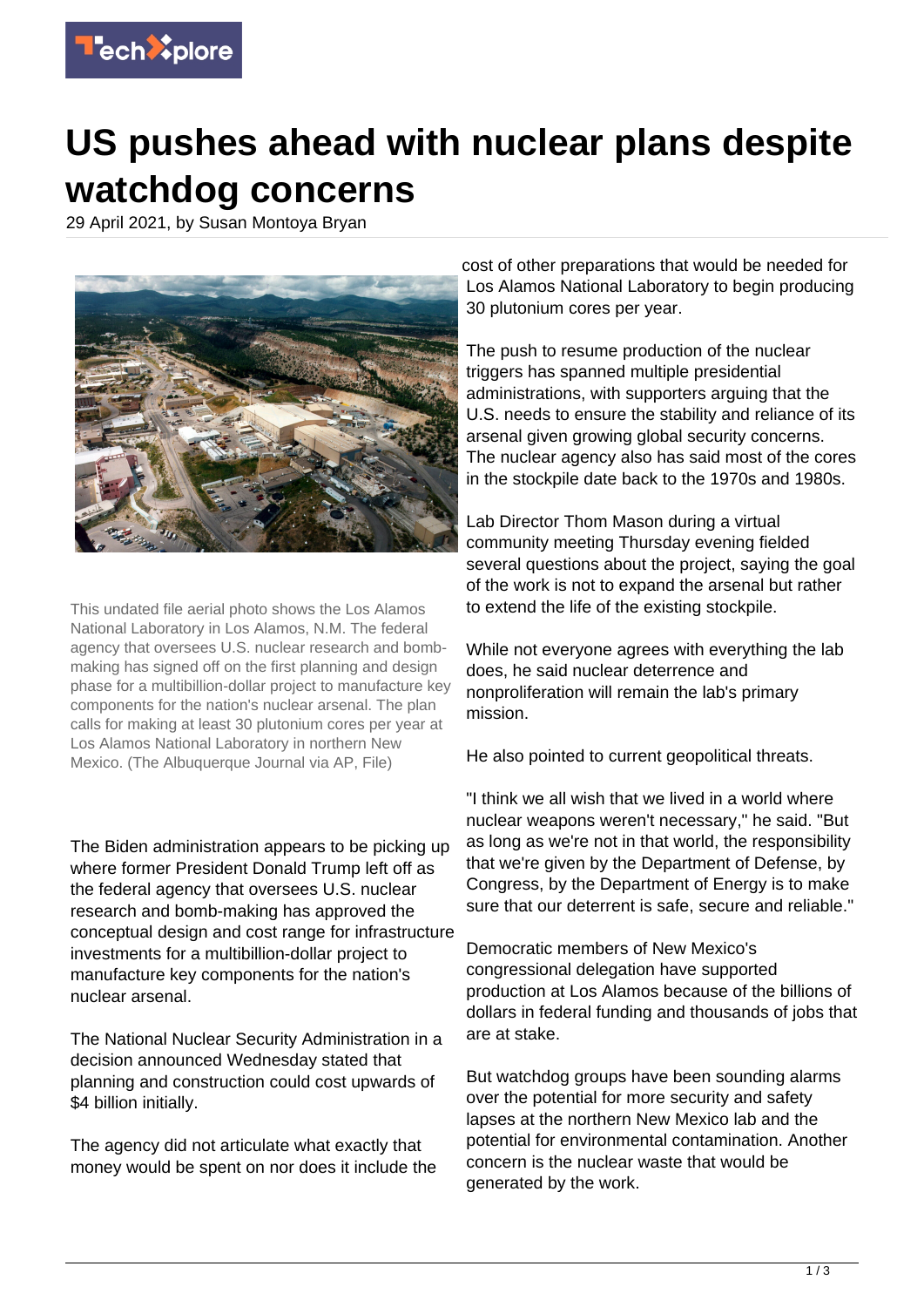

the agency in its decision is roughly double the projections made just last year.

Greg Mello with the Los Alamos Study Group said the ballooning budget and uncertainty over whether operating budget projected to be more than \$3.7 the lab can meet the federal government's mandated production schedule "throw further doubt on the wisdom of proceeding with industrial pit production" at Los Alamos.

"LANL's facilities are simply too old and inherently unsafe, its location too impractical," he said. "Even with a much smaller stockpile, LANL could not undertake this mission successfully."

Some groups have threatened to sue the U.S. Energy Department and the National Nuclear Security Administration, saying a more comprehensive review should have been done on the plans to produce plutonium cores at Los Alamos and at the Savannah River Site in South Carolina. They argue that nearby communities already have been saddled with legacy contamination from previous defense work.

Critics are fearful that the project will result in factories that resemble the Rocky Flats facility in Colorado, which had a long history of leaks, fires and environmental violations and needed a \$7 billion cleanup that took years to finish.

The mission of producing the plutonium cores began at Rocky Flats in the 1950s and was eventually moved to Los Alamos in the late 1990s.

Dogged by safety problems and concerns about a lack of accountability, production at Los Alamos has happened in fits and starts over the years. It's been shut down at times, and only a handful of prototypes were made in fiscal year 2019.

Jay Coghlan of Nuclear Watch New Mexico called the federal government's plans "unnecessary and provocative," saying more production will result in more waste and help to fuel a new arms race.

The nuclear agency in a statement said it expects to set cost and schedule baselines in 2023 as part of the ongoing process. It also plans to continue

The groups have said the cost estimate outlined by reviewing the project "to improve the fidelity" of price and timeline estimates.

> Mason said the 2021 fiscal year is certainly a record in terms of funding for the lab, with the billion. That funding will likely level off in the coming years, he said, as more modernization and infrastructure projects are completed. He said future funding will depend on the administration's focus and congressional action.

> Mason also used Thursday's community meeting to highlight the lab's other work—which includes projects related to space exploration, the pandemic, water supplies in the West and wildfires.

© 2021 The Associated Press. All rights reserved. This material may not be published, broadcast, rewritten or redistributed without permission.